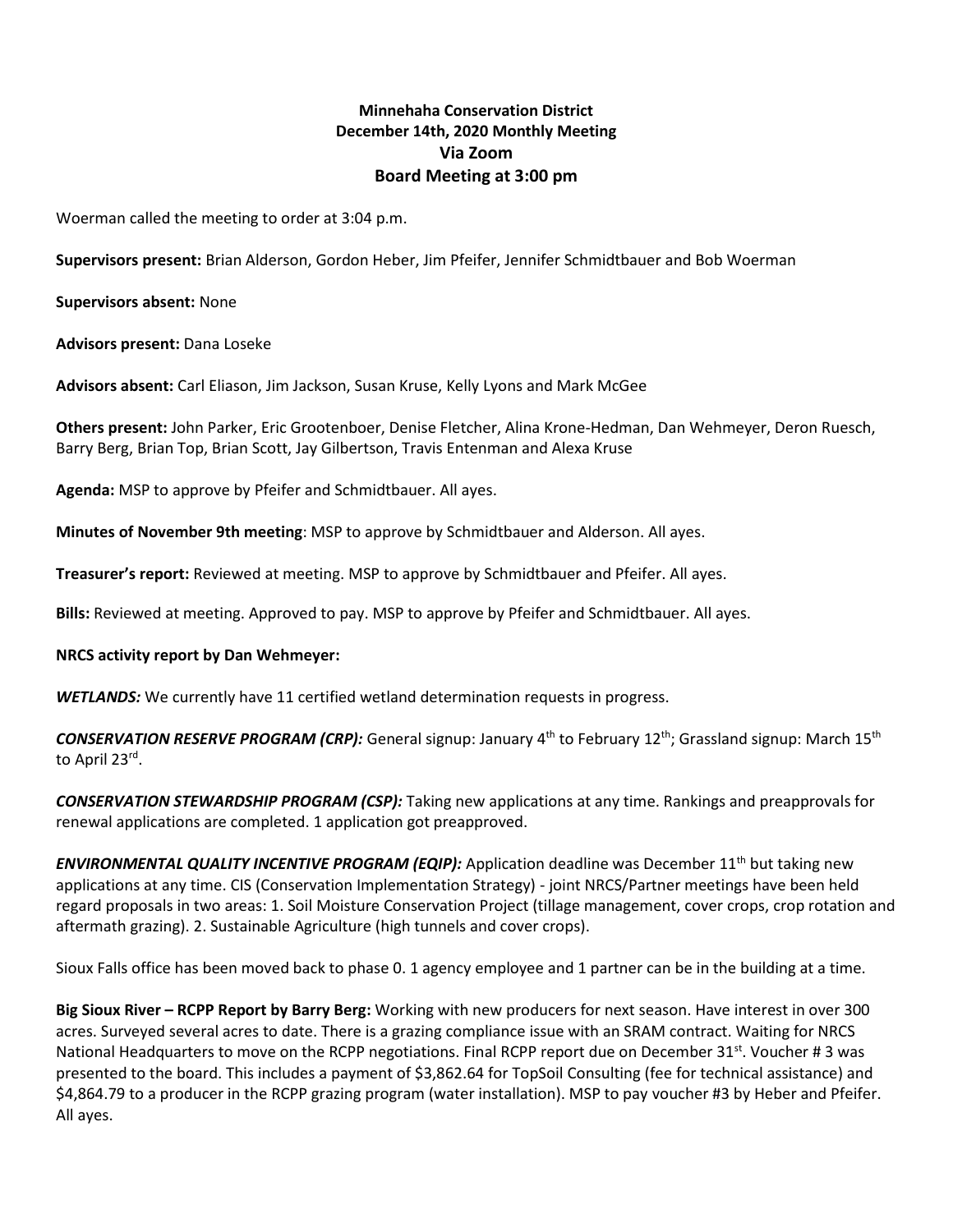**Urban Educator Report by Alina Krone-Hedman:** Krone-Hedman spoke at the virtual South Dakota Soil & Water Society conference on December 10<sup>th</sup> about her goals. She is working along with Parker and Wehmeyer on a high tunnel/cover crops CIS project for urban ag. Advertisements will be coming out. She will do webinars in the spring on raingardens and other gardening projects. There will possibly be Gevik site projects in the future.

# **Public Comment Time – 15 minutes** - None **Update from Supervisors** - None

# *OLD BUSINESS*

**1. Service Report (bio-solids, tree planting, grass planting, Gevik Site, etc.)**

Bio-solids: Deep soil sampling was completed by mid-November and billed out. The new contract is done and may be extended to 2023. Trees: 28 acres planned. 2 big dairies to work with. Grass: 425 – 450 CRP acres to seed. VA cemetery job was completed. Gevik Site: Ideas are being considered for the site by a committee that will meet this week via zoom. It was an excellent year for the district, with good outlook for next year as well.

# **2. Building Improvement Information - Shed**

Parker presented costs for adding a bathroom, shower, office and meeting areas for the shed. The total cost would be about \$22,800, with approximately \$4,000/year operating cost. State funding in the amount of \$9,000 is expected to be received, along with a \$2,500 water festival donation for storage space. Parker mentioned that inexpensive office furniture could be available through the Government Surplus in Huron, SD. MSP to move forward with the project by Pfeifer and Schmidtbauer. All ayes.

# **3. Board of Supervisors Forms (Commitment, Confidentiality, Code of Ethics & Attendance)**

Parker reminded members that these need to be signed and this will be the last reminder.

### **4. Annual Budget - 2021**

Parker present the figures. He will need to check on a few of the items and revise in order to finalize for next month.

# **5. Supervisor Voucher**

Gordon Heber claim - \$175 for 5 meetings per diem and 107 miles to be paid at current mileage rate. SMP to approve and pay by Pfeifer and Alderson. All ayes.

**6. Pheasant Fest Cancelled for 2021** - will return in 2024.

# *NEW BUSINESS*

**1. Big Sioux River Project (Watershed Steering Committee – Adopt Operating Procedures)**

Gilbertson spoke about the proposed changes to be made in the operating procedures. He believes that anyone who wants to participate as a stake holder can and should. A hard copy will come out to the Board before the January meeting.

- **2. Big Sioux River Project (SRAM – Maintenance Requirements)** Berg presented information on a violation that occurred on an SRAM contract site, involving cattle grazing with no alternative water source. MSP for the Board to send a letter to the producer by Alderson and Heber. All ayes.
- **3. Expansion of Current Services (Shrub and Tree Removal)**